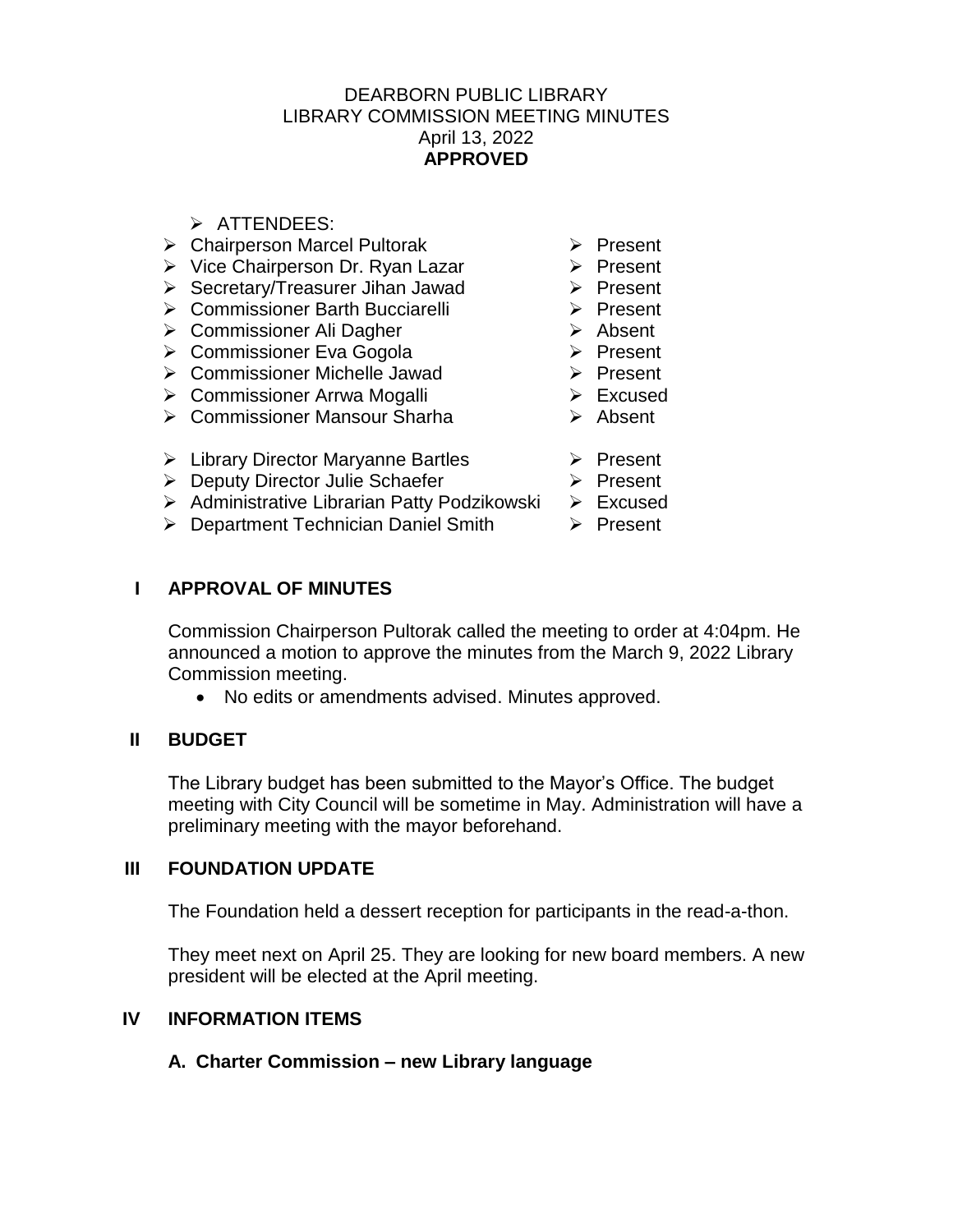The commission was joined by City Charter Commission Chair Hassan Abdallah, and Commissioners Elizabeth Bailey and Dr. Cheryl Hawkins.

There is concern over proposed language, submitted to the Charter Commission by Dr. Hawkins, regarding the Library, in which it was suggested that the Library Commission act as an advisory-only board and the Library Director be appointed by the mayor. Dr. Hawkins indicated that, during her campaign for Charter Commission, she received feedback from residents that they were concerned about how the Dearborn Public Library was governed.

A discussion followed about the 100-year history of the Dearborn Public Library and the fact that the current City Charter reflects what has been occurring for 100 years – the Library Commissioners, all appointed by the Mayor, are the policy-making body for the Library. They appoint the Library Director.

### **B. Library Commission meeting attendance**

There have been issues with commissioner attendance that could invoke Article III of the Library Commission bylaws.

#### **C. Upcoming programs**

There are events at the libraries nearly every day in April, including the FOLD book sale, Classics Revisited, the Garrison Corner performance, and several others.

#### **D. HFCL pizza luncheon – Thursday, April 14**

Commissioners and FOLD volunteers were invited to attend a pizza luncheon, which will be held in conjunction with the active shooter drill and staff training on April 14.

There will be electrical maintenance work on the City campus on April 15. Products using EZProxy will be unavailable during that time. Library servers will be rebooted the following morning.

### **E. Library Commission/staff meet & greet**

The May and June meetings will be held in the HFCL auditorium so that staff can meet the commissioners.

### **V ACTION ITEMS**

### **A. Reflection Room code of conduct**

Administration identified a room on the HFCL mezzanine that can be used for a reflection room. The design and guidelines came largely from university